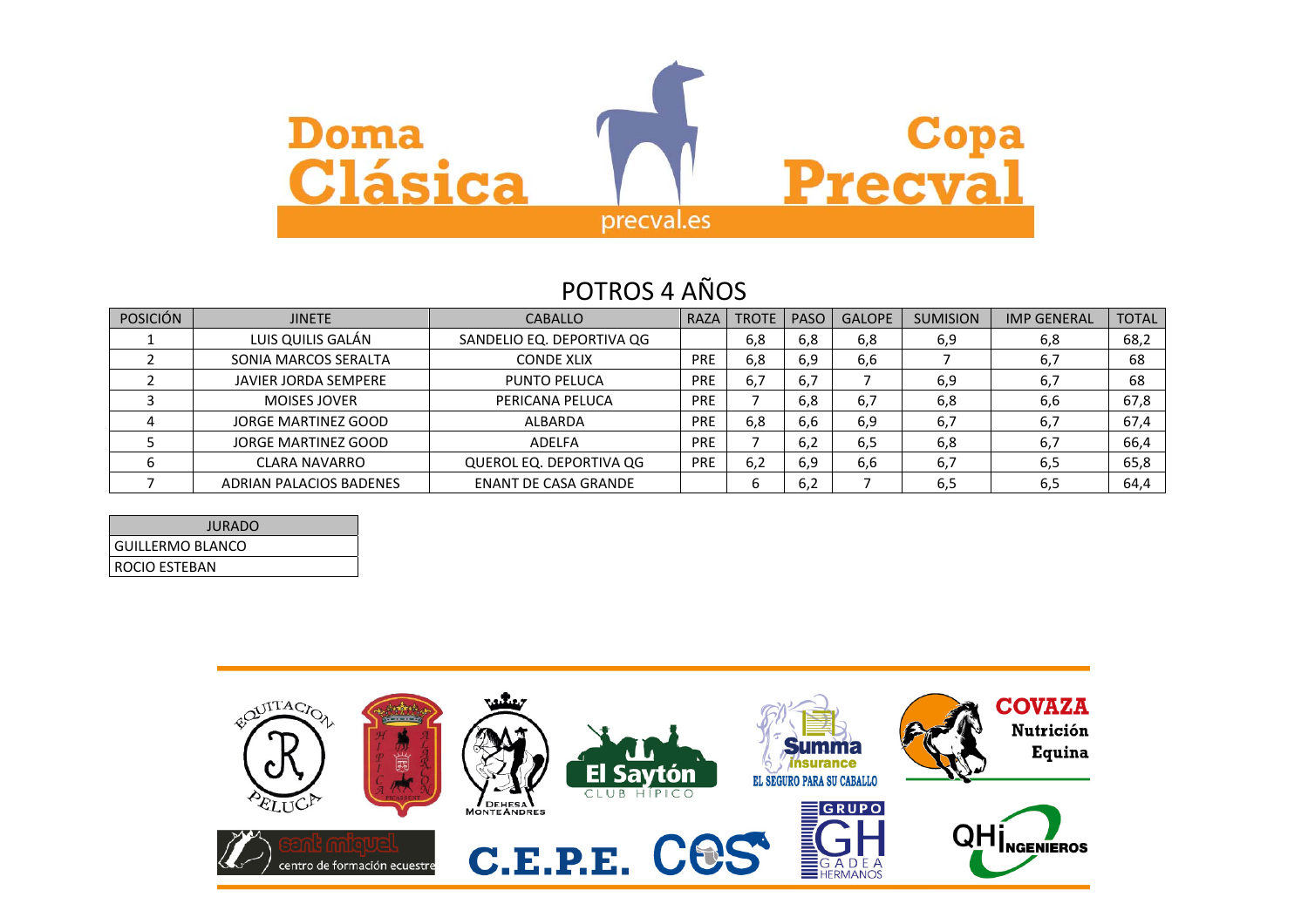

# POTROS 5 AÑOS

| POTROS 5 AÑOS                                                                                       |                               |                        |     |                 |                    |              |     |     |      |
|-----------------------------------------------------------------------------------------------------|-------------------------------|------------------------|-----|-----------------|--------------------|--------------|-----|-----|------|
| <b>POSICIÓN</b><br>PASO<br>RAZA<br><b>JINETE</b><br><b>GALOPE</b><br><b>CABALLO</b><br><b>TROTE</b> |                               |                        |     | <b>SUMISION</b> | <b>IMP GENERAL</b> | <b>TOTAL</b> |     |     |      |
|                                                                                                     | JAVIER JORDA SEMPERE          | <b>CLINTON</b>         | PRE |                 | 6,8                | 6,9          | υ.  | 6,9 | 68,6 |
|                                                                                                     | EDUARDO PUENTE                | MIRÓN EQ. DEPORTIVA QG | PRE | 6.9             |                    | 6,8          | 6,8 | 6,8 | 68,6 |
|                                                                                                     | <b>BEATRIZ SANCHEZ NOHEDA</b> | <b>VALEROSO</b>        | PRE |                 | 6,3                | υ, ο         |     |     | 59,2 |

| <b>JURADO</b>          |
|------------------------|
| GUILLERMO BLANCO       |
| <b>I ROCIO ESTEBAN</b> |

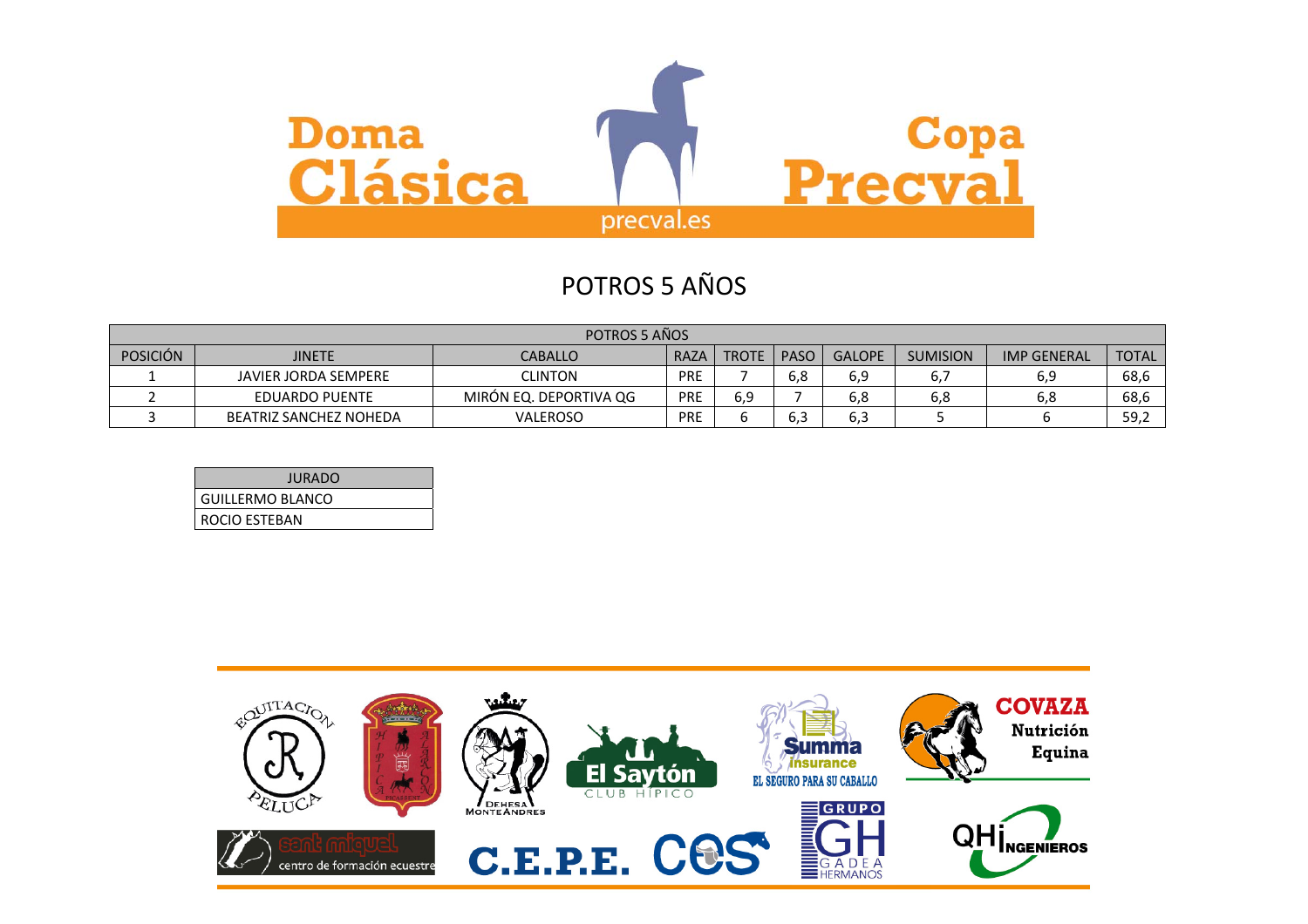

## RESULTADOS INFANTILES EQUIPOS MENORES

|                 | INFANTILES EQUIPOS MENORES 16 AÑOS |                             |             |               |               |              |  |  |  |
|-----------------|------------------------------------|-----------------------------|-------------|---------------|---------------|--------------|--|--|--|
| <b>POSICION</b> | <b>JINETE</b>                      | <b>CABALLO</b>              | <b>RAZA</b> | <b>JUEZ B</b> | <b>JUEZ C</b> | <b>TOTAL</b> |  |  |  |
|                 | OSCAR BELTRÁN MARTÍN               | JUPITER HG EQ. DEPORTIVA QG | <b>PRE</b>  | 67,59         | 65,69         | 66,64        |  |  |  |
|                 | <b>FRANCISCO PUCHADES MARIN</b>    | <b>DOMINGO</b>              |             | 66,38         | 66,55         | 66,47        |  |  |  |
|                 | MARIA PARRAS GARCÍA                | <b>CAMARON</b>              |             | 65,69         | 65,86         | 65,78        |  |  |  |
| 4               | MARIA PARRAS GARCÍA                | <b>LICENCIADO</b>           | <b>PRE</b>  | 64,66         | 63,79         | 64,23        |  |  |  |
|                 | <b>BERNAT ESTELA</b>               | ZAPATERO EQ. DEPORTIVA QG   | <b>PRE</b>  | 63,1          | 62,41         | 62,76        |  |  |  |
| 6               | <b>EVA RIPOLL</b>                  | <b>DORMILON</b>             | <b>PRE</b>  | 62,59         | 60,52         | 61,56        |  |  |  |
|                 | MAR MARTINEZ FERRANDIZ             | <b>ANDALUCIA</b>            | <b>PRE</b>  | 61,03         | 56,38         | 58,71        |  |  |  |

|        | JURADO               |
|--------|----------------------|
| JUEZ C | GUILLERMO BLANCO     |
| JUEZ B | <b>ROCIO ESTEBAN</b> |

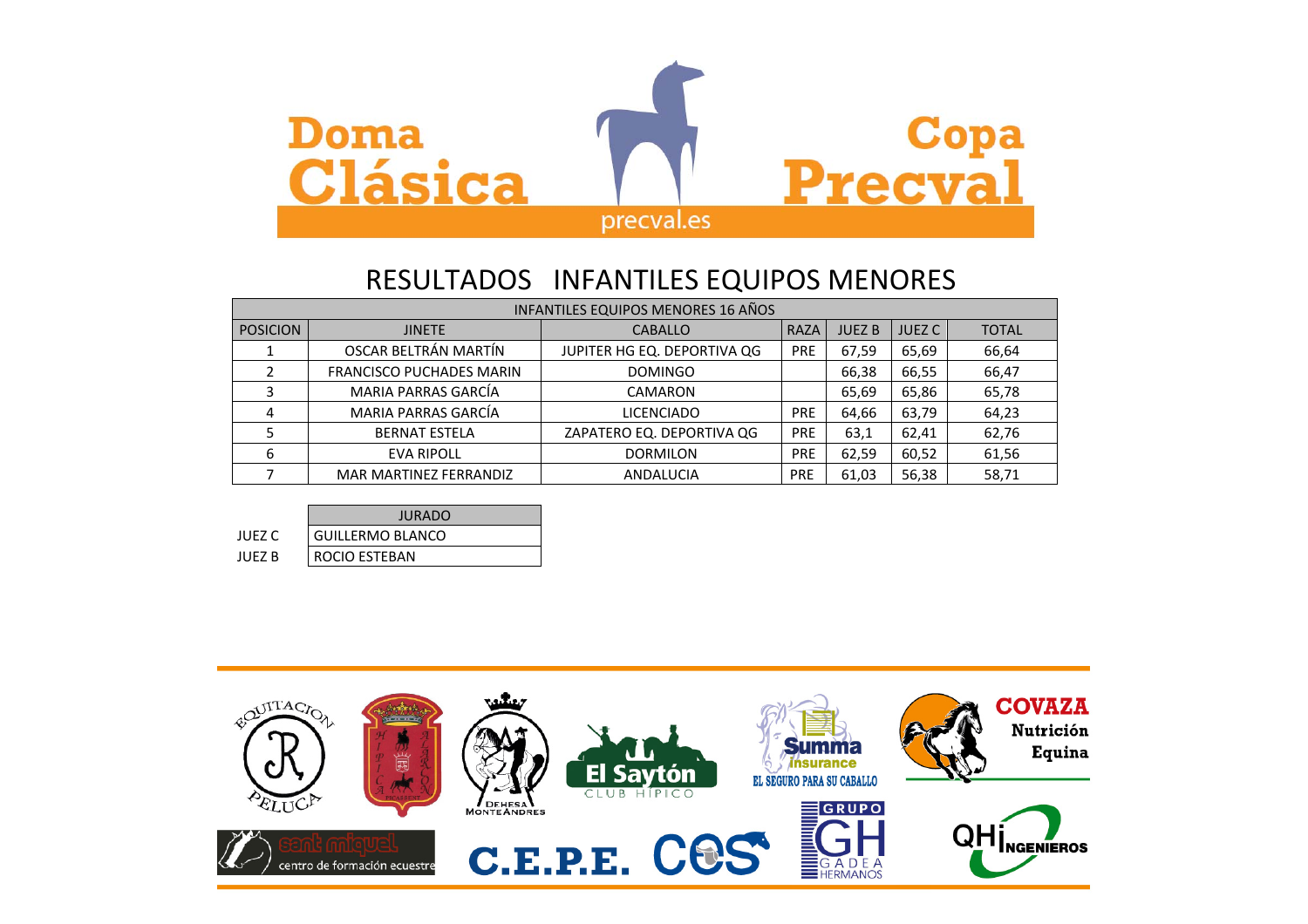

## RESULTADOS INFANTILES EQUIPOS MAYORES

|                 | <b>INFANTILES EQUIPOS MAYORES 16 AÑOS</b> |                        |            |               |               |              |  |  |  |  |
|-----------------|-------------------------------------------|------------------------|------------|---------------|---------------|--------------|--|--|--|--|
| <b>POSICION</b> | <b>JINETE</b>                             | <b>CABALLO</b>         | RAZA       | <b>JUEZ B</b> | <b>JUEZ C</b> | <b>TOTAL</b> |  |  |  |  |
|                 | ANDREA MORENO AROCA                       | <b>TORITO CEPE</b>     | <b>PRE</b> | 66,38         | 66,55         | 66,47        |  |  |  |  |
|                 | <b>SERGIO TRENZANO</b>                    | <b>CIRO VIII</b>       | <b>PRE</b> | 60,52         | 65,69         | 63,11        |  |  |  |  |
| 3               | MARIA DEL MAR ESTER ARRONDO               | AMSITOSO 3             | <b>PRE</b> | 59,48         | 62,76         | 61,12        |  |  |  |  |
| 4               | ANDREA CENTENO CALERO                     | <b>PAMELA VII</b>      | PRE        | 58,1          | 61,03         | 59,57        |  |  |  |  |
|                 | MARINA RIVERA DE LA ROSA                  | <b>ELITE XIV</b>       | <b>PRE</b> | 57,24         | 60,17         | 58,71        |  |  |  |  |
| 6               | <b>CELIA GARCIA GARCIA</b>                | <b>ELEGIDO ALARCON</b> | <b>PRE</b> | 55,17         | 48,45         | 51,81        |  |  |  |  |

|        | JURADO                  |  |  |
|--------|-------------------------|--|--|
| JUEZ C | <b>GUILLERMO BLANCO</b> |  |  |
| IUFZ B | <b>CARLOS MARTINEZ</b>  |  |  |

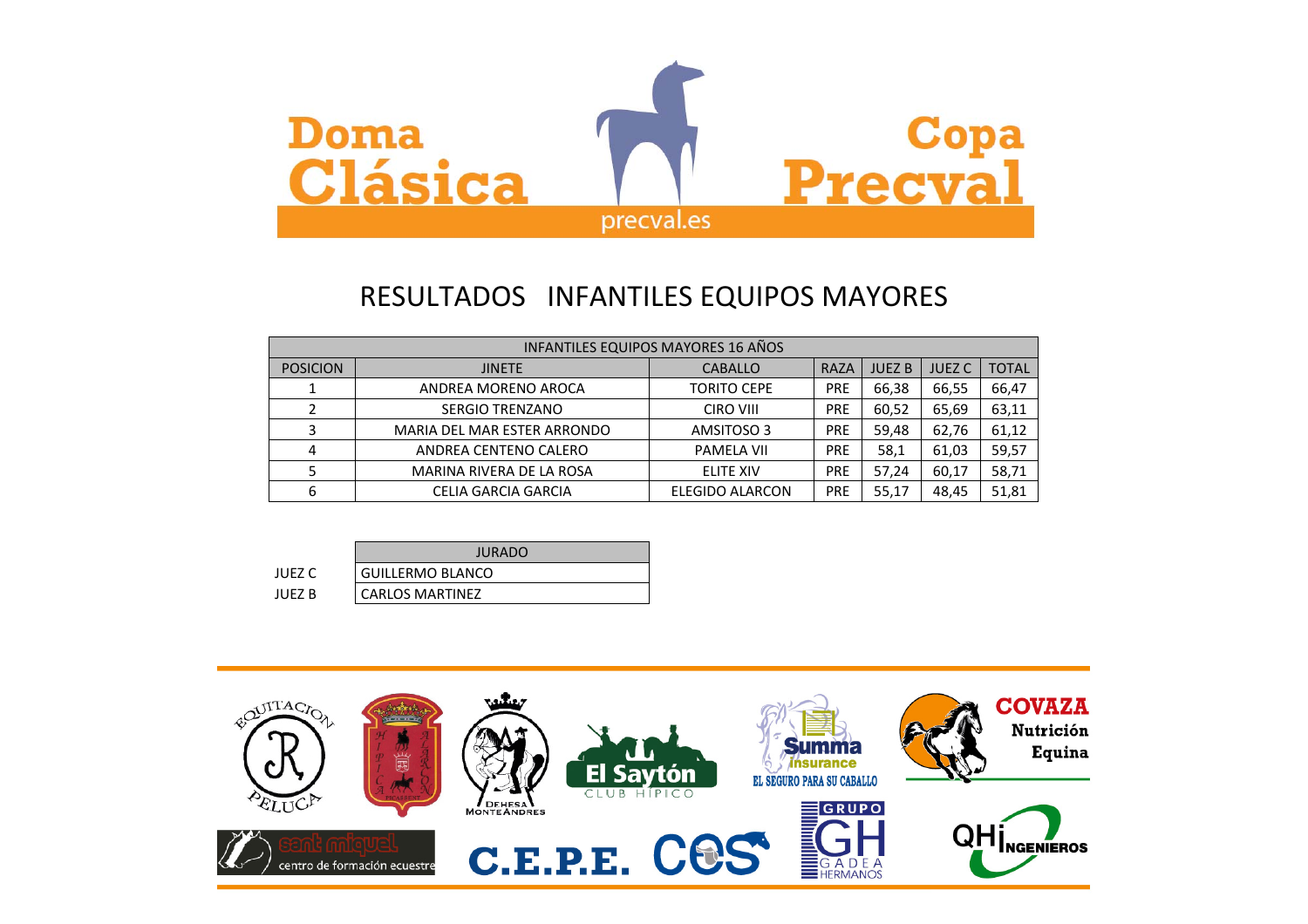

## RESULTADOS BENJAMINES

| <b>BENJAMINES</b> |                        |          |      |        |       |       |  |  |
|-------------------|------------------------|----------|------|--------|-------|-------|--|--|
| <b>POSICION</b>   | JINETE                 | CABALLO  | RAZA | JUEZ B | UEZ C | TOTAL |  |  |
|                   | JUAN JOSE RUIZ ESTEBAN | AXO CEPE |      | 65,88  | 65,94 | 65,91 |  |  |

|        | <b>JURADO</b>           |
|--------|-------------------------|
| JUEZ C | <b>GUILLERMO BLANCO</b> |
| JUFZ B | <b>CARLOS MARTINEZ</b>  |

## AP SIN GALOPE

| <b>POSICION</b> | JINETE              | <b>CABALLO</b>   | RAZA | PRESEN. | <b>TRAZADO</b> | <b>AYUDAS</b> | AP | <b>TOTAL</b> |
|-----------------|---------------------|------------------|------|---------|----------------|---------------|----|--------------|
|                 | JAVIER BIOSCA GASCÓ | ZAFIRO LA GRANJA |      |         | .              |               |    | <b>b</b> 4   |

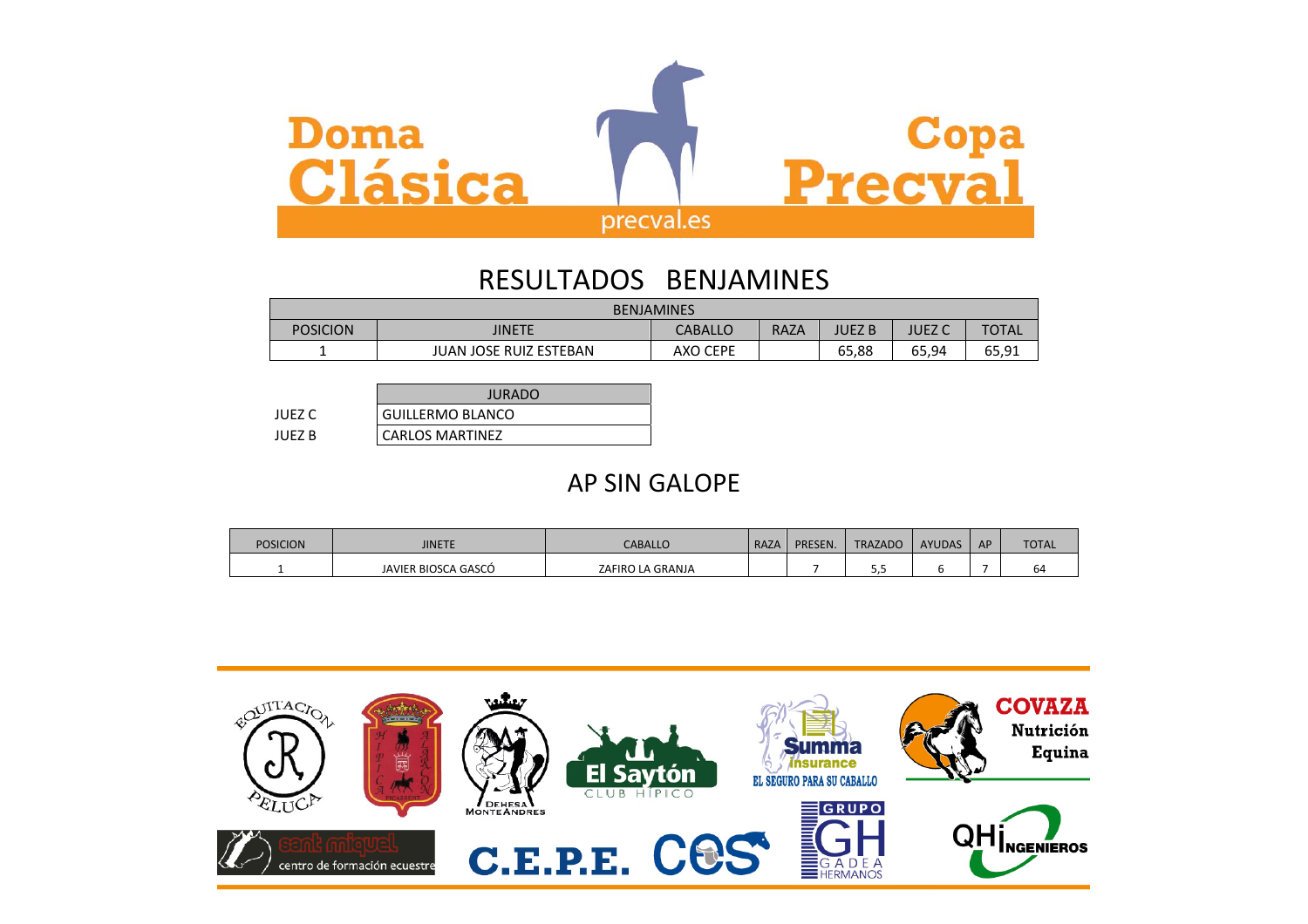

### RESULTADOS JUVENILES EQUIPOS

| <b>JUVENILES EQUIPOS</b> |                                    |                    |            |               |               |              |  |  |  |
|--------------------------|------------------------------------|--------------------|------------|---------------|---------------|--------------|--|--|--|
| <b>POSICION</b>          | <b>JINETE</b>                      | <b>CABALLO</b>     | RAZA       | <b>JUEZ B</b> | <b>JUEZ C</b> | <b>TOTAL</b> |  |  |  |
|                          | <b>BRUNO CAMILO</b>                | VAN GOGH DMA       |            | 67,57         | 70,14         | 68,86        |  |  |  |
|                          | JORGE MARTINEZ GOOD                | PRIMERO DE GOOD    | <b>PRE</b> | 65,81         | 67,57         | 66,69        |  |  |  |
|                          | JAVIER MESA KOUPERHOLTZ            | ZAPATA             |            | 65            | 67,03         | 66,02        |  |  |  |
| Δ                        | ANDREA LAKHANI                     | <b>FLEMING DMA</b> |            | 62,97         | 66,49         | 64,73        |  |  |  |
|                          | <b>JUAN JOSE BALLESTER SANCHIS</b> | LANCELOT CEPE      |            | 64,19         | 64,86         | 64,53        |  |  |  |

|        | <b>JURADO</b>           |
|--------|-------------------------|
| JUEZ B | FRANCIS LLEDÓ           |
| JUEZ C | <b>GUILLERMO BLANCO</b> |

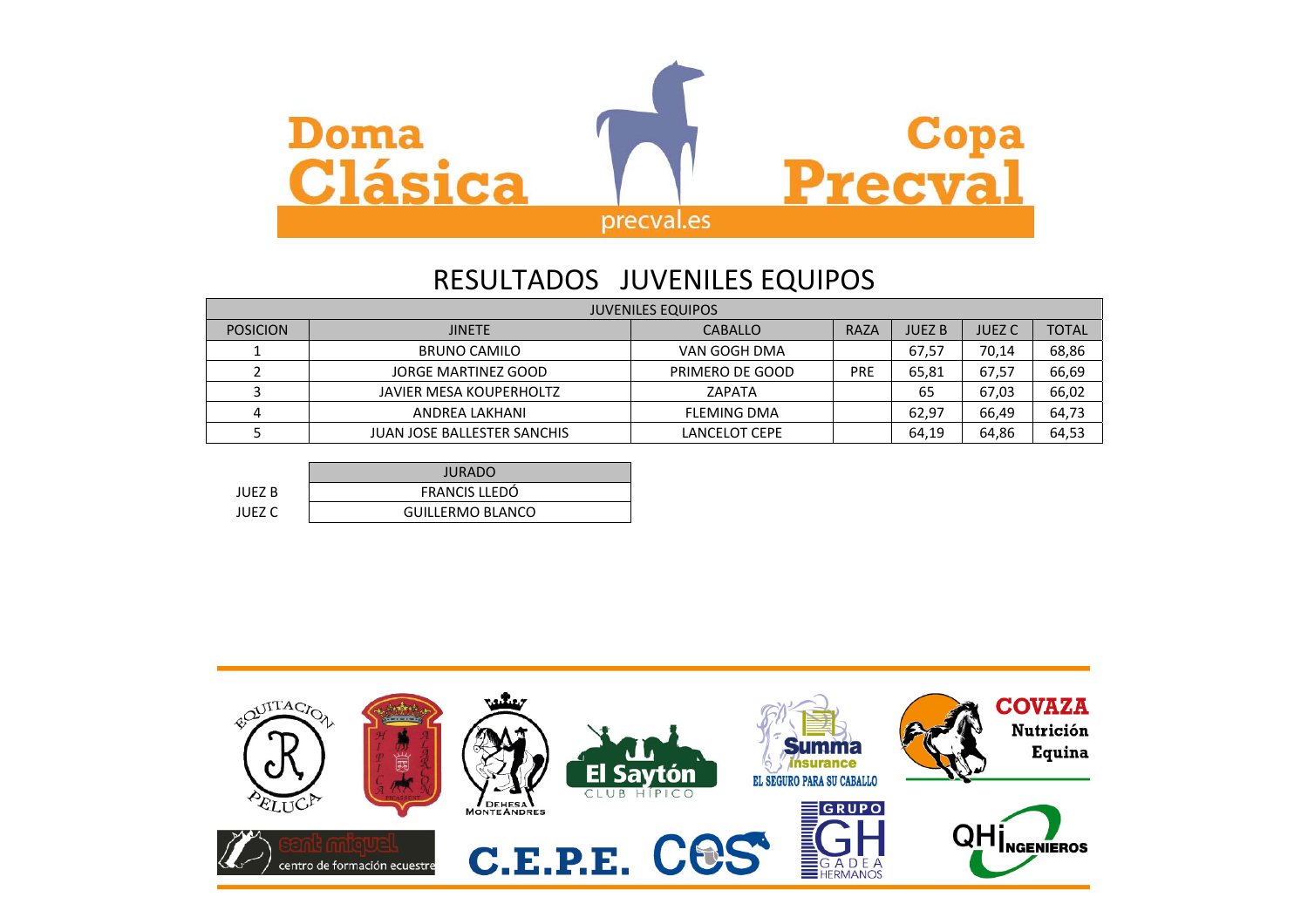

## RESULTADOS JUVENILES 0\* EQUIPOS

| <b>JUVENILES 0* EQUIPOS</b> |                                 |                            |             |               |               |              |
|-----------------------------|---------------------------------|----------------------------|-------------|---------------|---------------|--------------|
| <b>POSICION</b>             | <b>CABALLO</b><br><b>JINETE</b> |                            | <b>RAZA</b> | <b>JUEZ B</b> | <b>JUEZ C</b> | <b>TOTAL</b> |
|                             | <b>CLAUDIA BRACO SANZ</b>       | <b>MACALAN DE LA SAFOR</b> |             | 64,86         | 67,00         | 65,93        |
|                             | ROCIO ESTEBAN GARCIA            | <b>TORITO CEPE</b>         | <b>PRE</b>  | 64,71         | 66,43         | 65,57        |
| 3                           | PABLO PINTO                     | ZAMBRA EQ. DEPORTIVA QG    |             | 64,00         | 66,00         | 65,00        |
| 4                           | ANA ALVAREZ                     | CARIÑOSO XCII              | <b>PRE</b>  | 62,00         | 67,29         | 64,65        |
| 5                           | <b>JENNIFER DESCALZO</b>        | ROMINA EQ. DEPORTIVA QG    |             | 59,57         | 62,48         | 61,03        |
| 6                           | ALEJANDRO JIMENEZ               | <b>BARINES III</b>         | <b>PRE</b>  | 58,00         | 61,43         | 59,72        |
|                             | <b>CARLA PASCUAL PULIDO</b>     | <b>KAZAR PELUCA</b>        | <b>PRE</b>  | 57,71         | 61,14         | 59,43        |
| 8                           | RAFA CAMBRA                     | CALIDO BAYO (REMACHE)      | <b>PRE</b>  | 45,71         | 50,29         | 48,00        |

|         | <b>JURADO</b>           |  |  |  |
|---------|-------------------------|--|--|--|
| IUFZ B  | <b>GUILLERMO BLANCO</b> |  |  |  |
| IUFZ C. | <b>CARLOS MARTINEZ</b>  |  |  |  |

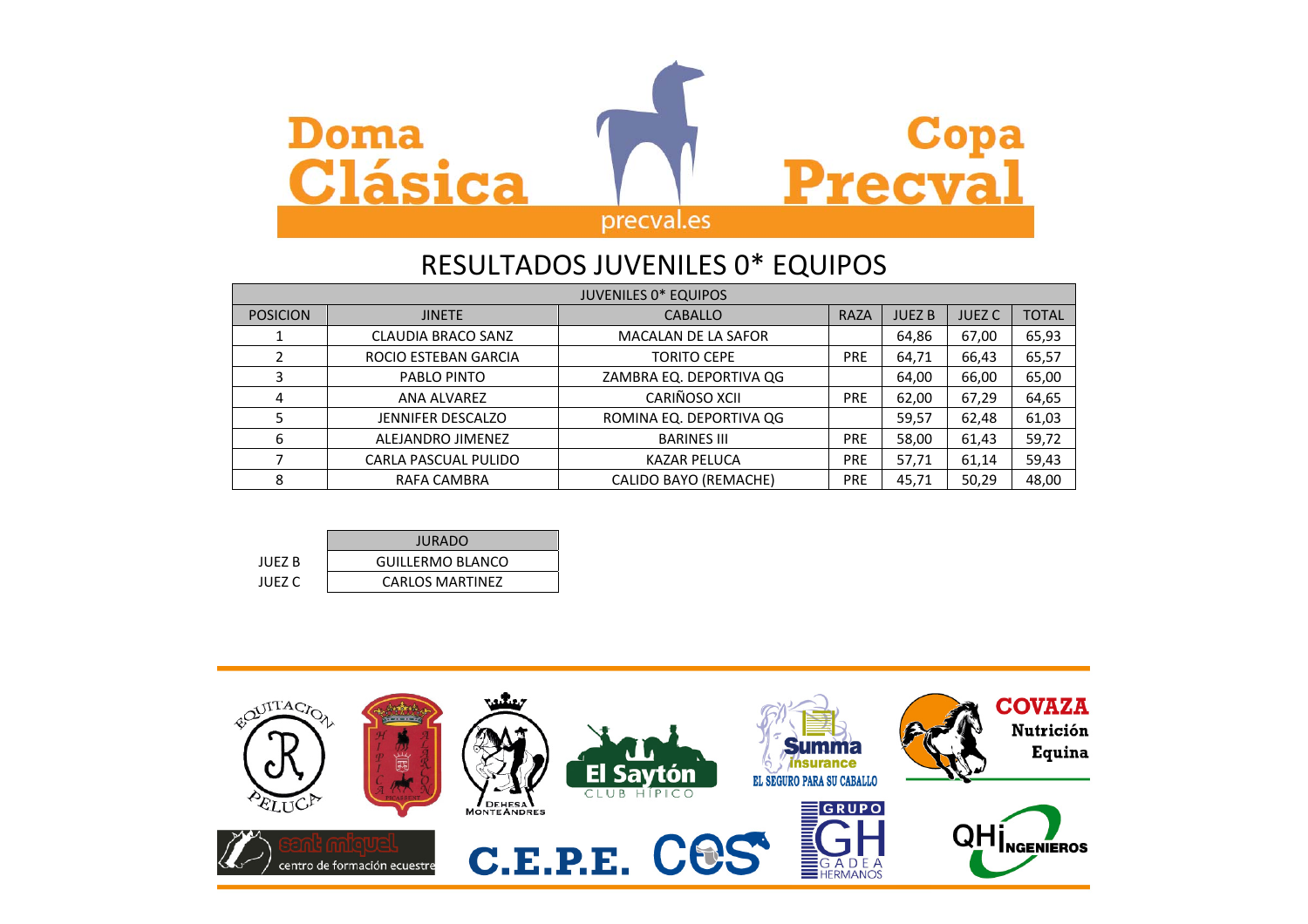

### RESULTADOS ALEVINES EQUIPOS MENORES

| ALEVINES EQUIPOS MENORES 14 AÑOS |                        |                              |             |               |               |              |
|----------------------------------|------------------------|------------------------------|-------------|---------------|---------------|--------------|
| <b>POSICION</b>                  | <b>JINETE</b>          | <b>CABALLO</b>               | <b>RAZA</b> | <b>JUEZ B</b> | <b>JUEZ C</b> | <b>TOTAL</b> |
|                                  | JUNE ALBIÑANA GARCIA   | DANDY DMA                    |             | 66,67         | 67,58         | 67,13        |
| 2                                | <b>LARA CASTELL</b>    | <b>BOBY EQ. DEPORTIVA QG</b> |             | 64,55         | 67,42         | 65,99        |
| 3                                | CLAUDIA LLEDÓ ROS      | <b>RECECHO</b>               | <b>PRE</b>  | 66,52         | 64,39         | 65,46        |
| 4                                | <b>MARIA SANJENARO</b> | <b>BANDOLERO</b>             | <b>PRE</b>  | 64,24         | 65,3          | 64,77        |
| 5                                | LUCIA SANCHEZ GOMIS    | <b>ROMEO</b>                 |             | 65,61         | 59,55         | 62,58        |
| 6                                | <b>MARCELA MELIS</b>   | <b>GALO DMA</b>              |             | 64,55         | 59,24         | 61,90        |
| 7                                | LLIRIS GOMEZ FERRI     | CAMARON DE LA CARRASCA       | <b>PRE</b>  | 61,97         | 60,76         | 61,37        |
| 8                                | PAULA ORO PONCE        | DESEADA CXIX                 | <b>PRE</b>  | 63,03         | 58,33         | 60,68        |
| 9                                | NEREA DE LLAGO ADRIÁN  | <b>DARDO</b>                 |             | 61,06         | 56,36         | 58,71        |
|                                  | <b>JURADO</b>          |                              |             |               |               |              |
| <b>JUEZ B</b>                    | ROCIO ESTEBAN          |                              |             |               |               |              |
| <b>JUEZ C</b>                    | <b>CARLOS MARTINEZ</b> |                              |             |               |               |              |

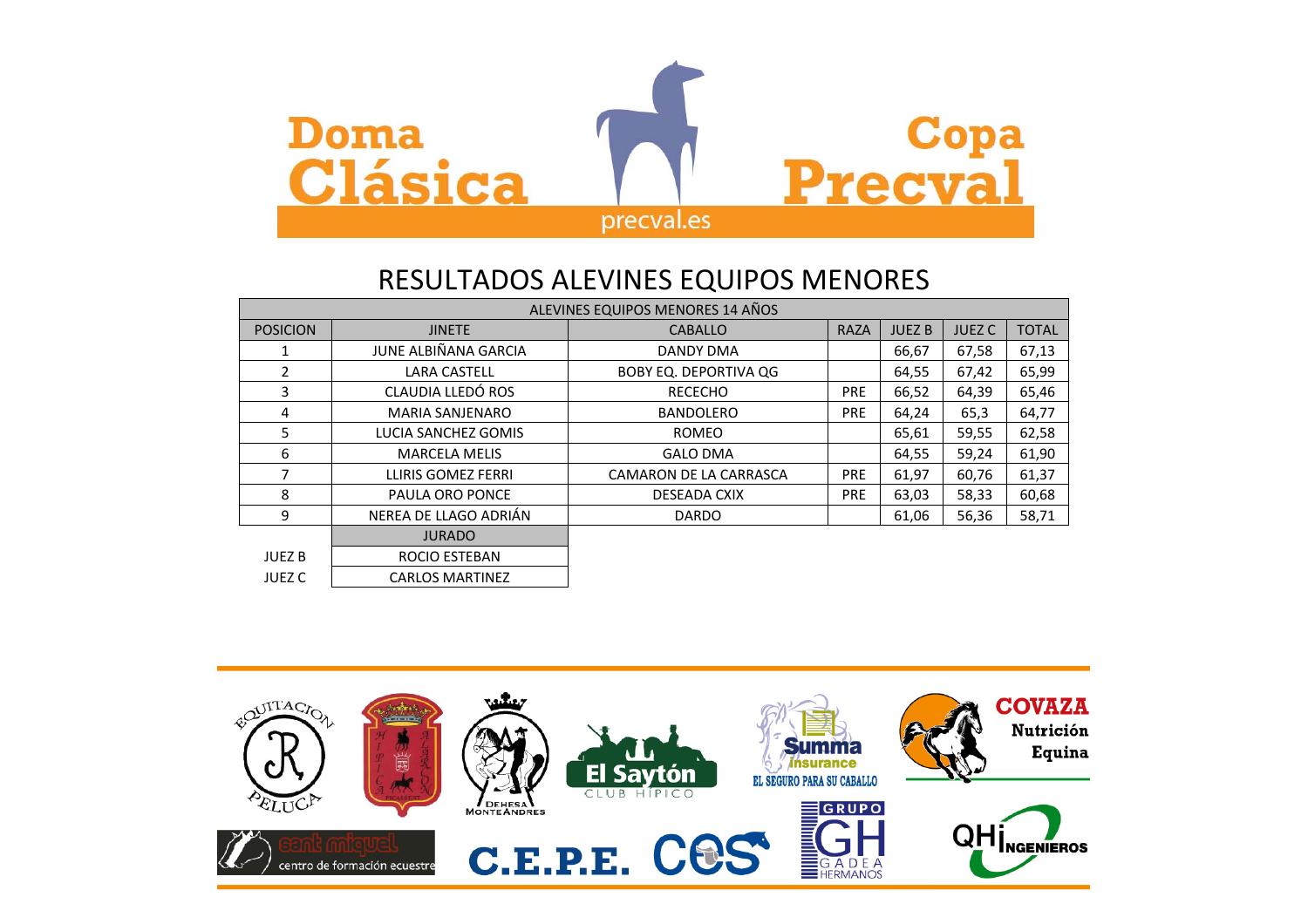

## RESULTADOS ALEVINES EQUIPOS MAYORES

| ALEVINES EQUIPOS MAYORES 14 AÑOS |                            |                              |             |              |               |              |
|----------------------------------|----------------------------|------------------------------|-------------|--------------|---------------|--------------|
| <b>POSICION</b>                  | <b>JINETE</b>              | <b>CABALLO</b>               | <b>RAZA</b> | <b>JUEZB</b> | <b>JUEZ C</b> | <b>TOTAL</b> |
|                                  | <b>CHRISTIAN BAYARRI</b>   | RODILLO CM                   | <b>PRE</b>  | 67,27        | 69,39         | 68,33        |
| 2                                | <b>MERCE GIRBÉS</b>        | <b>BOBY EQ. DEPORTIVA QG</b> |             | 64,7         | 66,36         | 65,53        |
| 3                                | SARA ALCARAZ               | LEYENDA DEL BOSQUE           |             | 63,48        | 65,15         | 64,32        |
| 4                                | <b>MIREIA SALORT ROGER</b> | <b>OPERA ARB</b>             | <b>PRE</b>  | 64,24        | 61,82         | 63,03        |
| 5                                | RAUL CORBALAN              | SIRIO EQ. DEPORTIVA QG       | <b>PRE</b>  | 62,58        | 61,36         | 61,97        |
| 6                                | SANDRA SANCHO              | PICA PICA EQ. DEPORTIVA QG   | <b>PRE</b>  | 63,33        | 57,12         | 60,23        |
| 7                                | CAROLINA GARCIA ALEMANY    | <b>COMANCHE DE LA SAFOR</b>  |             | 61,21        | 58,03         | 59,62        |
| 8                                | AMELIA CAMPOS GONZÁLEZ     | <b>PASTORI VIII</b>          | <b>PRE</b>  | 57,42        | 50,61         | 54,02        |
| 9                                | <b>VICENTE MORELL AMAT</b> | TAPÓN LA GRANJA              | <b>PRE</b>  | 57,73        | 49,09         | 53,41        |
|                                  | <b>JURADO</b>              |                              |             |              |               |              |
| <b>JUEZ B</b>                    | ROCIO ESTEBAN              |                              |             |              |               |              |
| <b>JUEZ C</b>                    | <b>CARLOS MARTINEZ</b>     |                              |             |              |               |              |

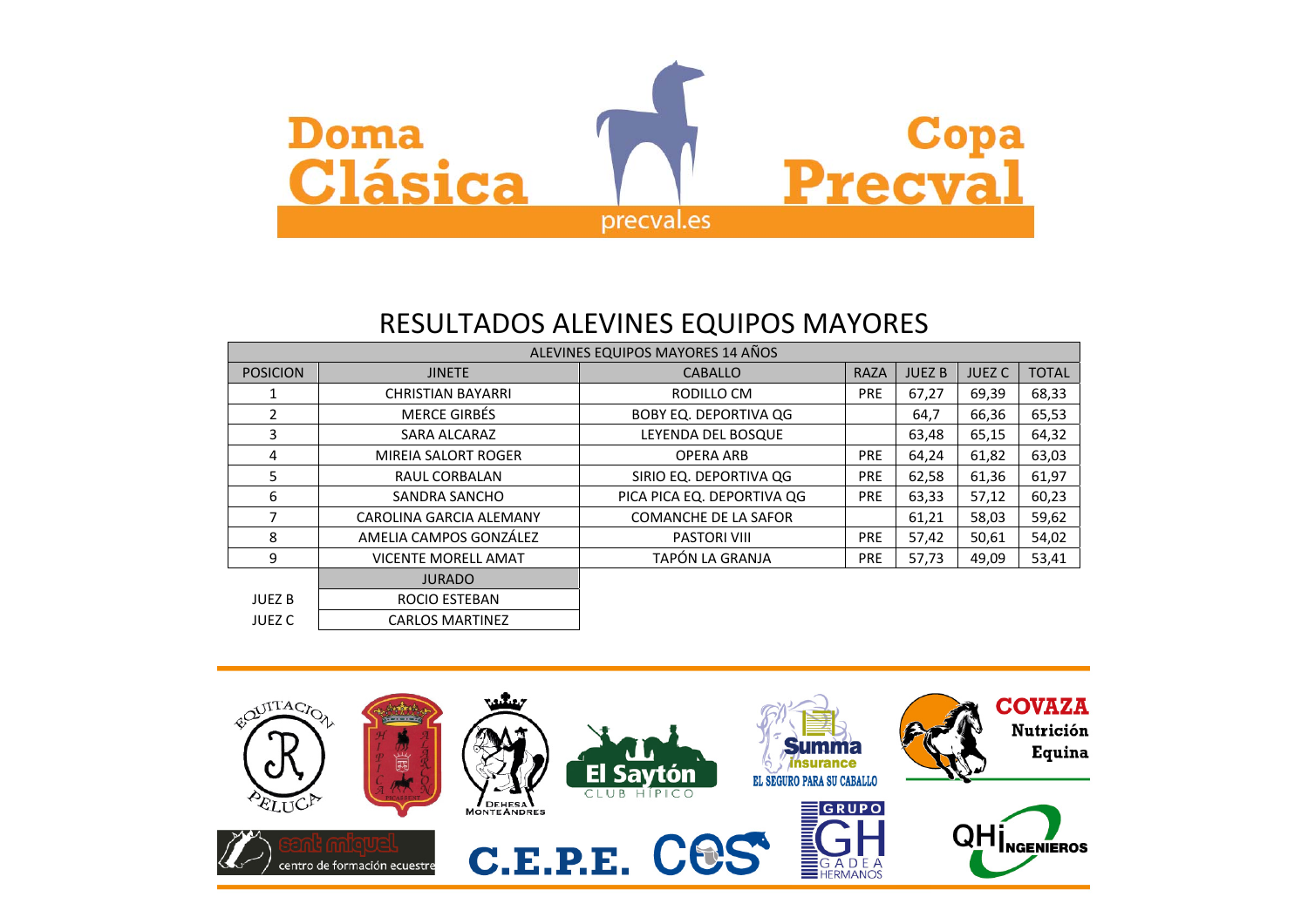

#### RESULTADOS SAN JORGE

| <b>SAN JORGE</b> |                           |                             |            |             |             |              |
|------------------|---------------------------|-----------------------------|------------|-------------|-------------|--------------|
|                  |                           |                             |            | <b>JUEZ</b> | <b>JUEZ</b> |              |
| <b>POSICION</b>  | <b>JINETE</b>             | <b>CABALLO</b>              | RAZA       | B           |             | <b>TOTAL</b> |
|                  | <b>BRUNO CAMILO</b>       | ALDEBARAN DMA               |            | 68,55       | 67,5        | 68,03        |
| 2                | DANIEL ROMAN VALDERAS     | <b>EMMA DMA</b>             |            | 69,87       | 65,63       | 67,75        |
| 3                | <b>VANESA RIBES</b>       | CARIÑOSO LXXVII             | <b>PRE</b> | 68,16       | 63,95       | 66,06        |
| 4                | LUIS QUILIS GALÁN         | FOCUS EQ. DEPORTIVA QG      |            | 65,66       | 64,08       | 64,87        |
| 5                | LUIS QUILIS GALÁN         | LEGENDARIO EQ. DEPORTIVA QG | <b>PRE</b> | 65,13       | 63,42       | 64,28        |
| 6                | LUIS QUILIS GALÁN         | DATINO EQ. DEPORTIVA QG     | <b>PRE</b> | 64,34       | 63,16       | 63,75        |
| 7                | MIGUEL ANGEL PEREZ GARCIA | <b>ROJIN LA GRANJA</b>      |            | 63,03       | 55,92       | 59,48        |
| 8                | <b>NURIA HERRERO</b>      | MALAGUEÑO                   |            | 61,32       | 56,32       | 58,82        |

|        | <b>JURADO</b>           |  |  |  |
|--------|-------------------------|--|--|--|
| JUFZ B | <b>GUILLERMO BLANCO</b> |  |  |  |
| JUEZ C | <b>CARLOS MARTINEZ</b>  |  |  |  |